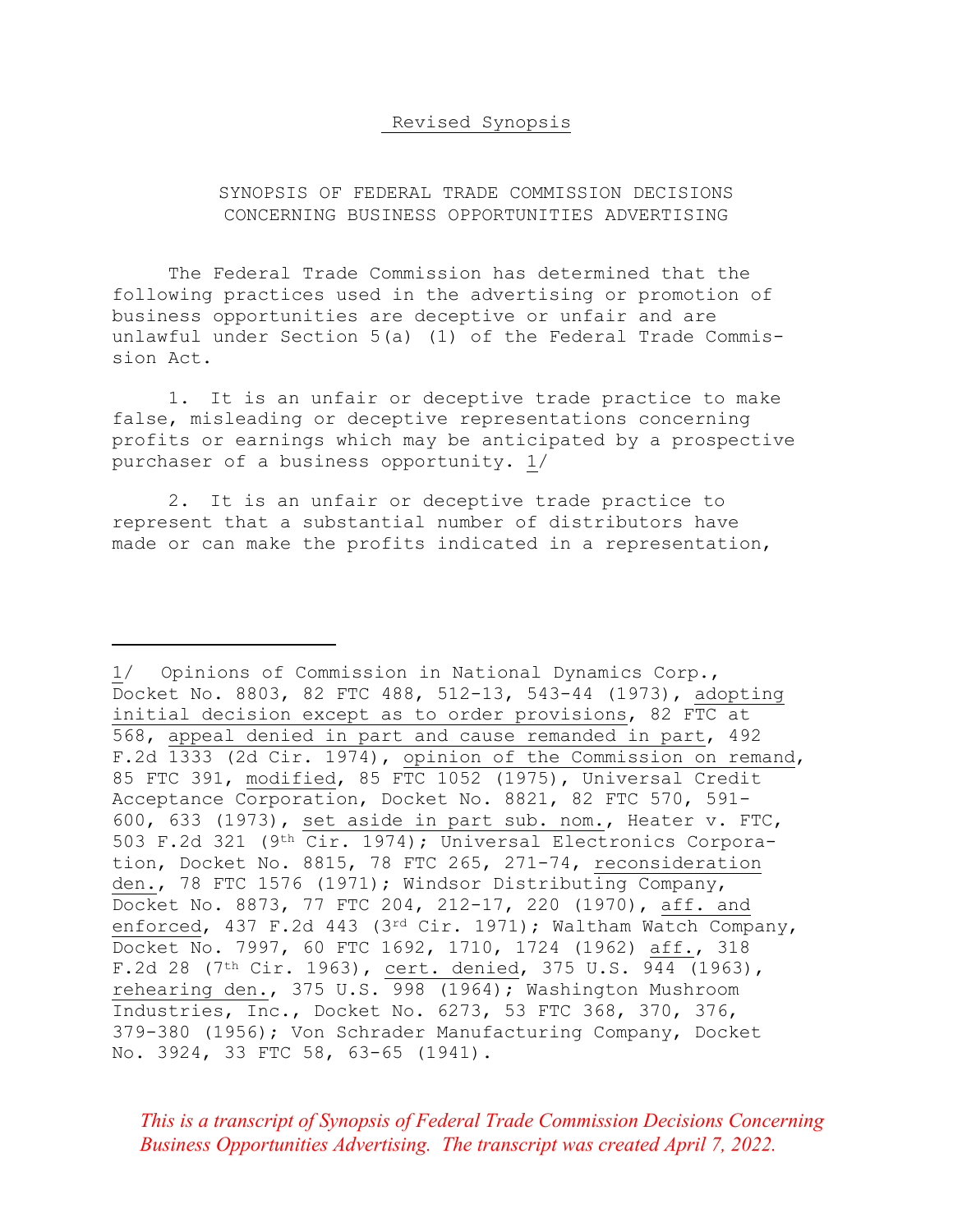when no more than a few distributors have made that high a profit, 2/ when the earnings represented far exceed the earnings normally received by distributors, 3/ or when the representation is made without knowledge, or with only limited knowledge, of the actual profits or earnings normally received by distributors. 4/ The Commission has determined that the following types of representations have the tendency and capacity to lead members of the public to believe that "a substantial number of distributors have made or can make the profits indicated in a representation", as that phrase is use in this Paragraph:

a. The representation of an earnings figure, not accompanied by specific limiting and explanatory language, has the capacity and tendency to lead members of the public to believe that a substantial number of distributors will regularly earn the figure indicated in the representation. 5/

b. The attribution of earnings figures to specific distributors, not accompanied by specific explanatory and cautionary language, has the capacity and tendency to lead members of the public to believe that a substantial number of distributors will regularly earn the amount attributed to the specific distributor(s) identified in the representation. 6/

2/ Opinion of Commission in National Dynamics Corp., supra, note 1, adopting initial decision, 82 FTC at 513, 564.

3/ Opinions of Commission in National Dynamics Corp., supra, note 1, 82 FTC at 565; Windsor Distributing Co., supra, note 1, adopting initial decision, 77 FTC at 214, 216; Von Schrader Manufacturing Co., supra, note 1, 33 FTC at 64-65.

4/ Opinion of Commission in Von Schrader Manufacturing Corp., supra, note 1, 33 FTC at 64.

5/ Opinion of Commission in National Dynamics Corp., supra, note 1, 82 FTC at 564-5, adopting initial decision, 82 FTC at 512, cf., opinion of Commission on remand, 85 FTC 391 (1975) (see n.1 for full cite).

6/ Opinion of Commission in National Dynamics Corp., supra, note 1, 82 FTC at 564, adopting initial decision, 82 FTC at 511-12, cf., opinion of Commission on remand, 85 FTC 391 (1975) (see n.1 for full cite).